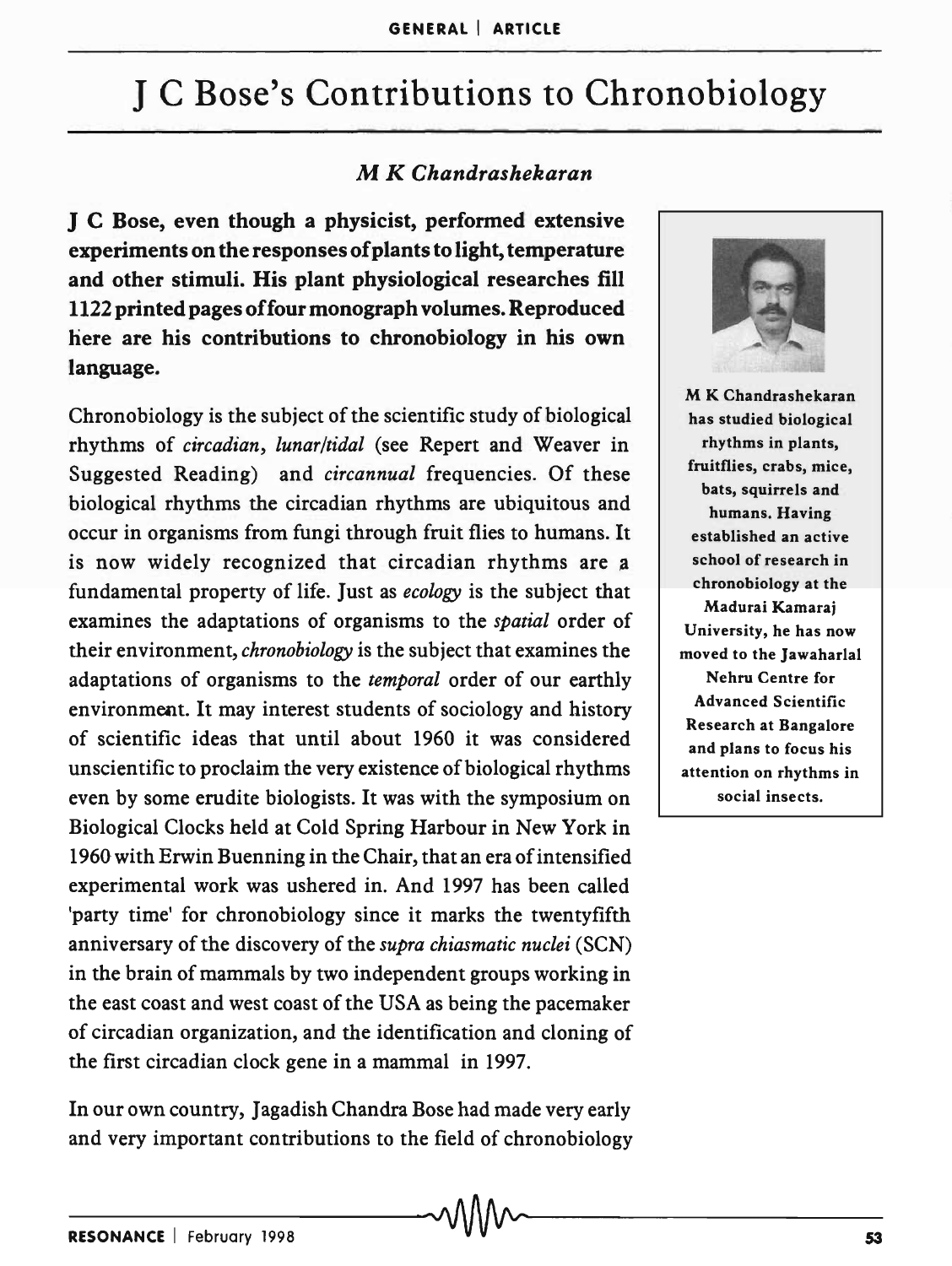and circadian rhythms at a time when neither of the two technical terms had been coined. This author had come across references to J C Bose's work in the first monograph written on the subject of circadian clocks in German in 1958, interestingly in the Bose birth centenary year. An excellent account of the life and researches of J C Bose has been given by D M Bose, his successor as Director of Bose Institute, on the occasion of the former's birth centenary in 1958.

Jagadish Chandra Bose (1858-1937) was Professor of Physics in Presidency College, Calcutta and retired as Senior Professor in 1915. He was a very orderly and systematic scientist and has himself summarized his extensive researches in physics and the topics of responses of living and non-living objects and plant physiological investigations in several erudite monographs. We learn on the authority of D M Bose that his science was well appreciated by contemporary physicists such as Lord Kelvin (1824-1907), J J Thomson (1856-1940), J W S Rayleigh (1842- 1919) and H Poincare (1854-1912). There is little evidence that his landmark publications on plant physiology, photosynthesis, movements and tropisms in plants, diurnal sleep movements in leaves of *Mimosa pudica* and the Indian telegraph plant *Desmodium gyrans* attracted the attention of Indian or even western biologists. J C Bose was a keen observer of nature, and the myriad responses of plants to the environmental stimuli such as light/darkness, changes in temperature and humidity etc fascinated him and kindled his scientific curiosity. He thus elaborately observed and experimentally investigated, using simple yet elegant, selffabricated recorders and monitors, the tropic movements of plants (which had similarly fascinated Charles Darwin), like twining of tendrils, thermonastic phenomena  $\frac{1}{2}$ , photonastic  $\frac{2}{3}$ responses, geotropism and day/night diurnal sleep movements of petals and leaves of plants. It would need today, not one biologist like me, but several of us even to write meaningful summaries of the biological contributions of J C Bose. Therefore with abundant precaution I restrict myself to giving a brief  $\alpha$  account from his many passages in his inimitable English prose,<br> $\alpha$ <br> $\alpha$ 

Movements induced by temperature.

2 Movements induced by light.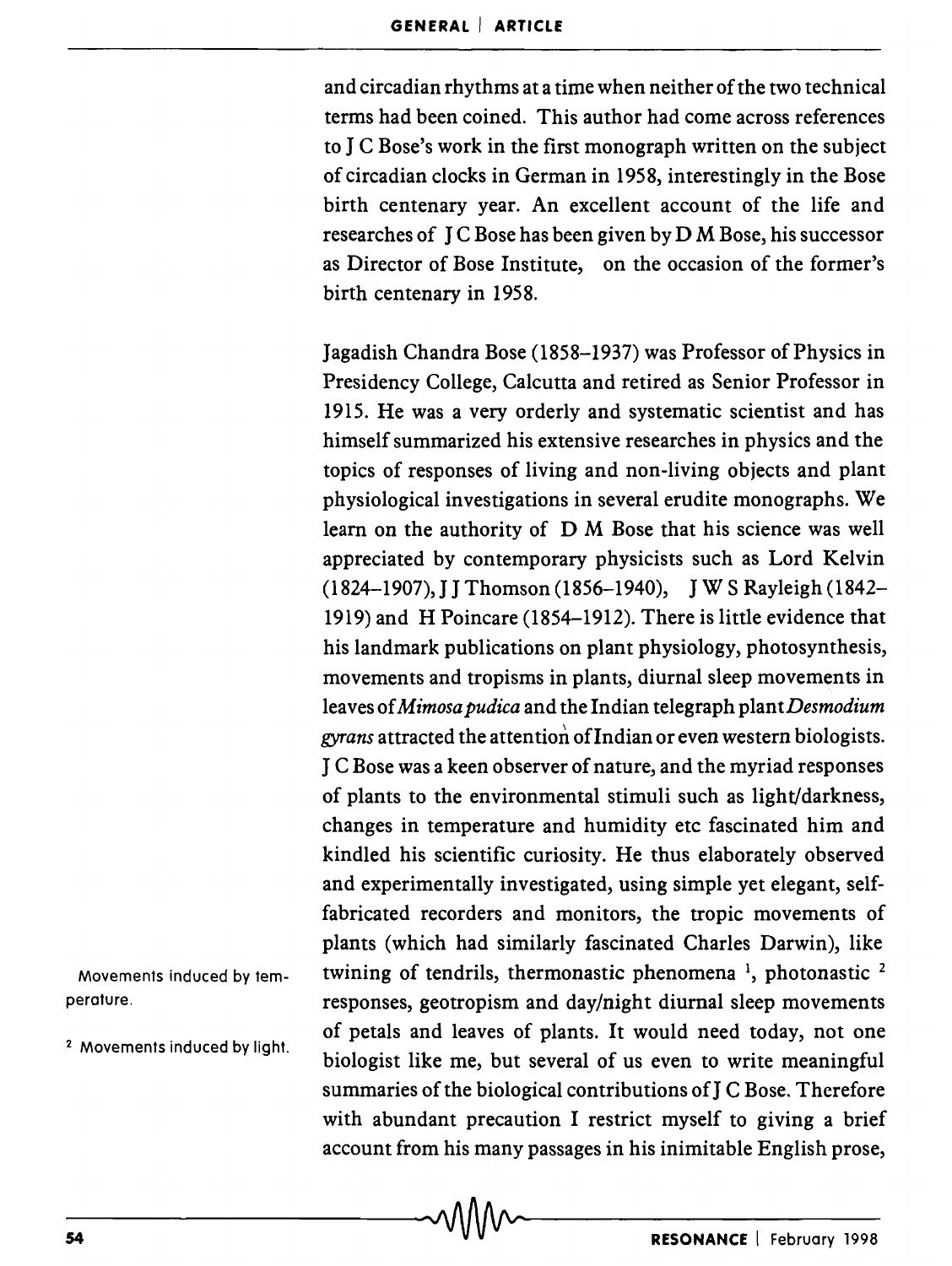his contributions to chronobiology, described in four monographs published in 1918, 1919, 1923 and 1927.

### Diurnal (Circadian) Rhythms in Plants

In volume II of a monograph *Life movements in plants,* J C Bose typically has 128 illustrations. It is important to remember that when J C Bose carried out experiments on diurnal rhythms *(Figures 1a, 1b)* in plants the subject was still considered the *soft underbelly* of biology. Wilhelm Pfeffer (1845-1920), on the basis of extensive experiments on the sleep movements of bean plants, had at last in a 1915 paper, concluded that the rhythms may be of endogenous origin; since Pfeffer published in German his papers were not known to scientists working in English speaking countries. Pfeffer was often even misquoted and had to be explained in an English translation of some of his key passages. Some of the key passages of the chronobiology experiments of J C Bose are being reproduced in this article *in the original.*  J C Bose was aware of the fact that the literature on the subject of diurnal rhythms was copious, contentious and contradictory. The big question was whether biological rhythms were caused by *external* factors or were they expressions of *internal* factors and (by implication) genetic.

Bose writes "... after a good many years of experimental investigation, I have succeeded in analysing the main factors

Figure 1. (a) Diurnal movement of the leaf/etof Cassia alata. (b) Effect of sudden darkening (at arrow) produces movement of closure (up-curve). Restoration of light induces opening movement (downcurve). Successive dots at intervals of 15 minutes.

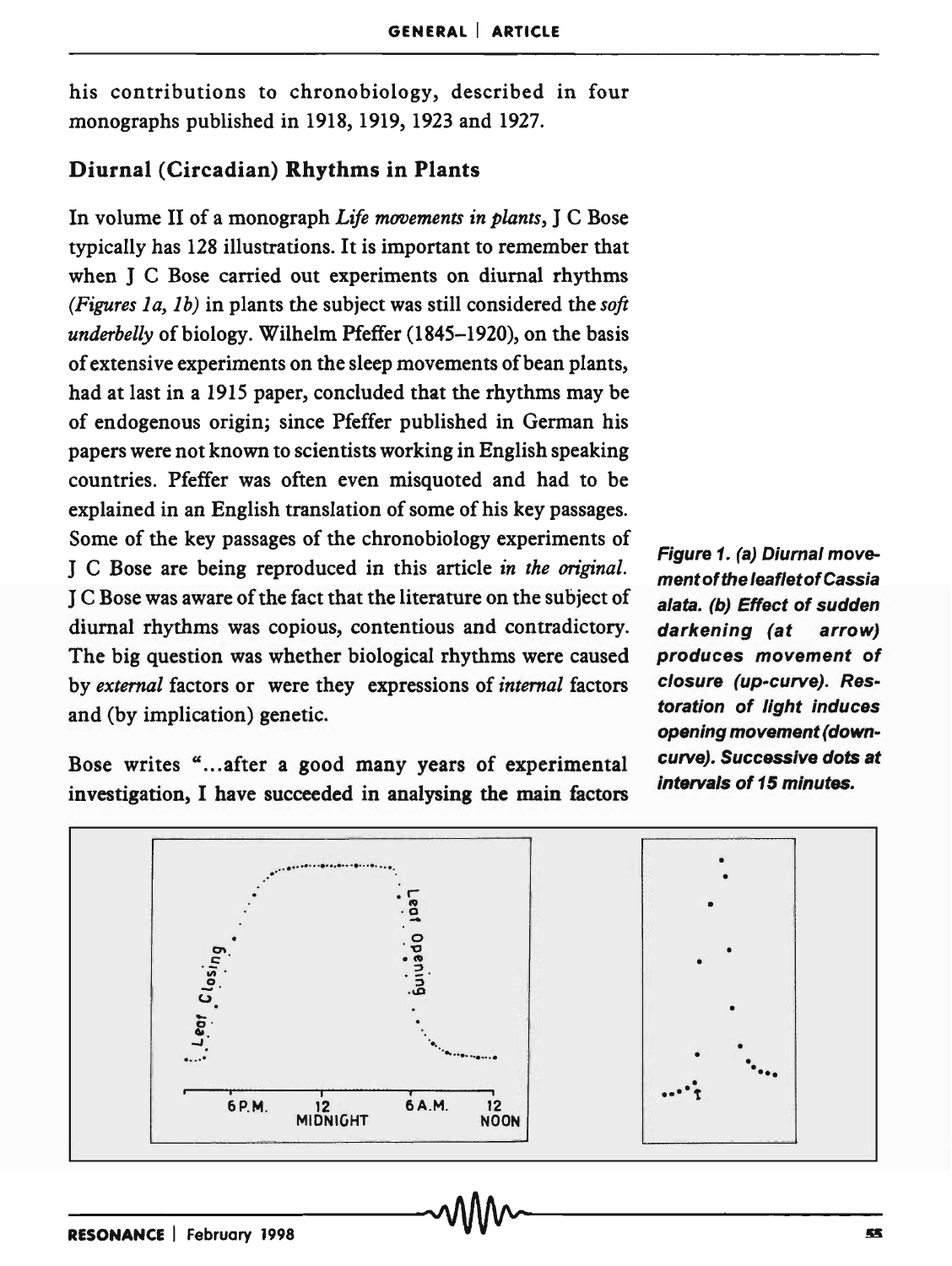3 A term then in vogue for diurnal leaf/petal movements. concerned in the many phenomena which have been described as Nyctitropism 3". He wrote five papers on:

- Daily movements in relation to light and darkness.
- Daily movements due to variations of temperature affecting growth.
- Daily movements due to variations of temperature affecting geotropic curvature.
- The immediate after-effect of light.
- Diurnal movements of the leaves of *Mimosa* due to combined effects of various factors.

Bose further writes: "The difficulties of the experimental reinvestigation here called for towards clearing up and explanation of the subject are sufficiently great, they are further increased by the fact that these diurnal movements may be brought about by different agencies independent of each other. Thus in *Crocus* and in *Tulip,* the movement of opening during rise of temperature has been shown by Pfeffer to be due to differential growth in the inner and outer halves of the perianth. I shall in this connection show that a precisely opposite movement of closing is induced in *Nymphaea* under similar rise of temperature .... Again certain leaflets open in light, and close in darkness in the so-called sleep position. Intense light, however produces 'mid-day sleep' (emphasis added) – an effect which is apparently similar to that of darkness" *(Figure 1b)*. This 'midday sleep' is, to my personal knowledge, in the context of plants, first reported here by J C Bose. This phenomenon may also be restricted only to plants occurring in the tropics, which do get to be exposed to very high light intensities of sunlight of ca 1,20,000 to 1,40,000 lux. In the case of the leaflets of the groundnut plant *Arachis hypogea,* during mid-day the leaves fold upwards i.e. in a direction opposite to the movement during darkness hours. Bose correctly concludes, "The determining factor of these movements is the variation of light". The mid-day position of the leaves of *Arachis hypogea* is possibly an adaptation to lessen the intensity of light at the level of the blades of the leaflets.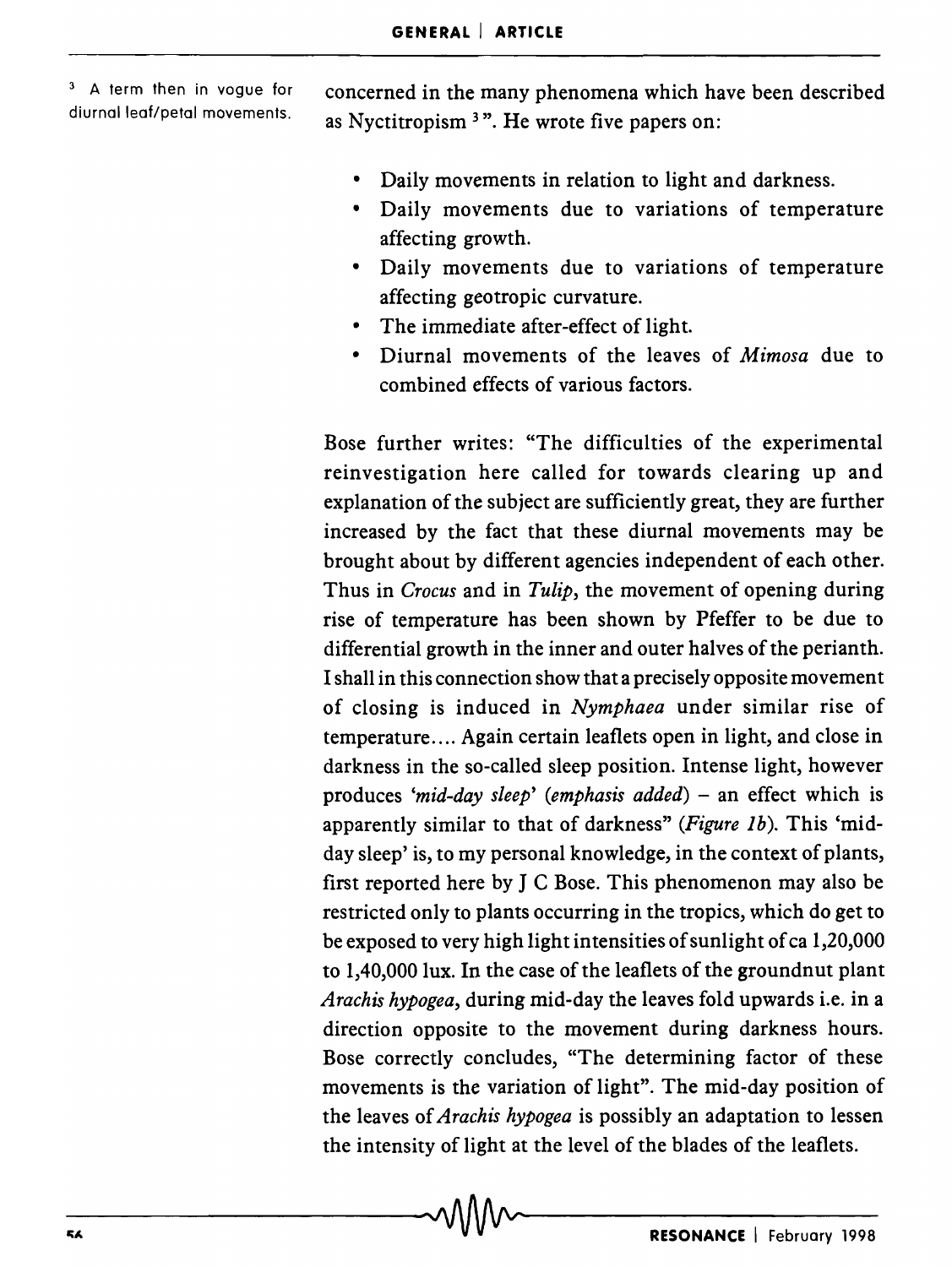

J C Bose was also the first scientist to report the autonomous short term (of 1 min.) movements of the lateral leaflets of the Indian telegraph *plantDesmodiumgyrans (Figures 2a,b).* He could manipulate, modify and even stop the autonomous movements by applying appropriate intensities of light from above. Normal activity pulsations resumed on stoppage of light. Bose remarked on the overriding influence of light and darkness in entraining the diurnal rhythms thus: "Turning first to the case where light exerts a predominant influence, the obvious test of keeping the plant in continuous darkness or continuous light is not practicable. One would think that if the movement was due to periodic variation of light such movement would disappear under constant light or darkness. *But owing to the persistence of after-effect, the periodic movement previously acquired is continued for a long time* (emphasis added)". Today we would describe such rhythms as being *circadian* and *free-running* in LL (continuous light) and DD (continuous darkness). This finding of Bose based on experiments carried out in the period 1914-1919 and reported in 1919 were confirmed by the Dutch lady botanist Antonia Kleinhoonte working with the leaf movements of the large jack bean *Canavalia ensiformis* ten years later in 1929. Bose wrote: "I commenced my investigations on nyctitropism five years ago, after having perfected an apparatus for continuous record of the movements of plants *(Figure* 3) throughout day and

Figure 2. (a) The day and night positions of the petiole and terminal leaflet of the Indian telegraph plant Desmodium gyrans. (b) Diurnal record of the terminal leaflet of Desmodium gyrans. Up-curve represents movement of closure.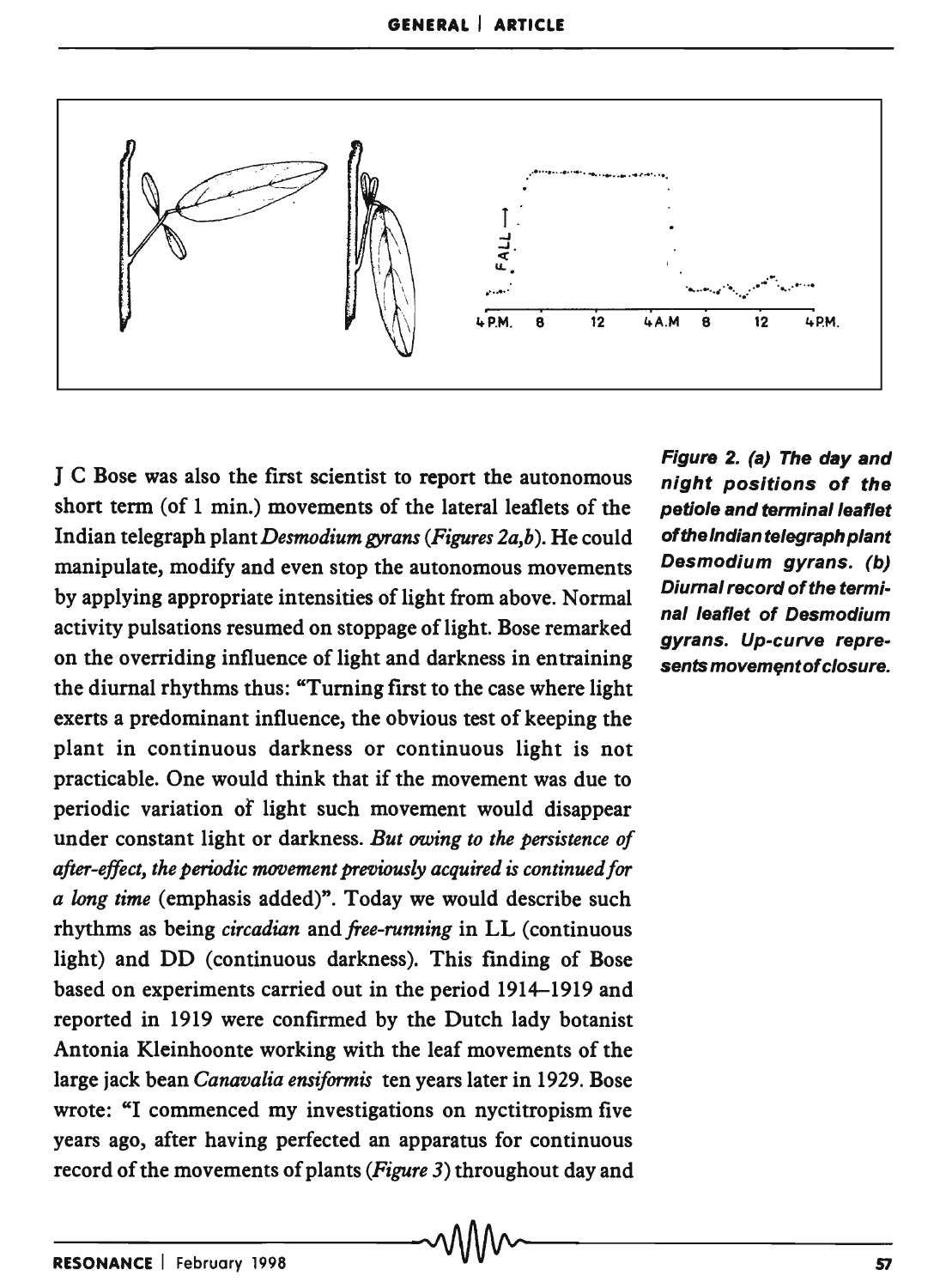Figure 3. The Nyctitropic recorder with four writing levers. The flower pots are placed in a trough filled with water to a constant height. The first two levers shown in the figure are to record the movements of leaves, the third to record the movements of a horizontally laid shoot, the fourth lever attached to the differential thermometer records diurnal variations in temperature.



night. A contrivance, described further on, has been devised for obtaining a record of diurnal variation of temperature. I have also succeeded recently, in perfecting a device for automatic record of variation of intensity of light.... I have in this way collected several hundred *autographs* (emphasis added) of different plants throughout all seasons of the year". J C Bose is the only scientist to have achieved this, since in Calcutta, unlike in Pfeffer's Germany and Kleinhoonte's Holland, severe winters do not exist. Some of the contrivances alluded to by J C Bose are still *not available* in some of the better departments of botany in the universities of India. Bose considered with consummate care *all* factors that may interact with the diurnal rhythms. He notes that there is little *twilight* in the tropics and that the 'light dawn' and the 'thermal dawn' are more or less coincident in Calcutta, and so on. Contrast this with the present day M Sc students in biology who have not heard of long day and short day plants and have no knowledge whatsoever of the duration of local civil twilight-dawn or dusk.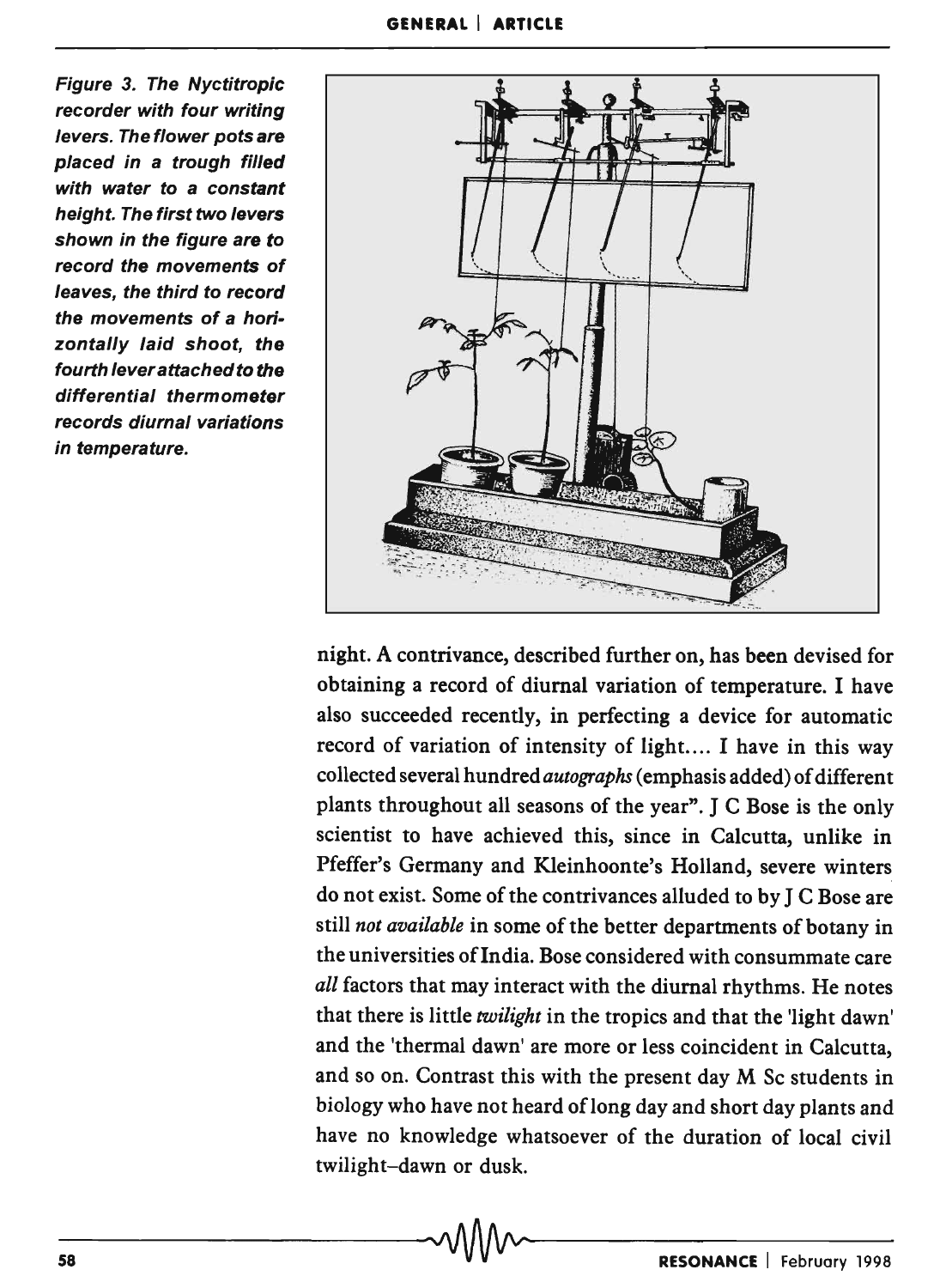Reproduced below is an engaging account I C Bose gave of "The Night-Watch of *Nymphaea"* and is illustrative of his style of writing and humour: "Why does the water-lily keep awake all night and close her petals during the day? Because, say they, the water-lily is the lover of the moon, and as the human soul expands at the touch of the beloved, so the lily opens out her heart at the touch of the moon beam and keeps watch all night along. She shrinks affrighted from the rude touch of the sun and closes her petals during the day .... This phenomenon, recurring everyday, has not only been observed by the poets but an explanation has been offered for it: the lily loves the moon and is frightened by the sun".

He continues "Had the poet taken out a lantern in the dark night he would have noticed that the lily opened even in the total absence of light from the moon! But the poet is not expected to carry a lantern and peer about in the dark; that inordinate curiosity is characteristic only of the man of science .... A French dictionary-maker consulted Cuvier the zoologist, upon his definition of a crab as a little red fish which walks backwards. 'Admirable' said Cuvier; 'only the crab is not necessarily little, nor is it red till boiled, it is not a fish, and it cannot walk backwards; with these exceptions, your definition is perfect. And so with the poet's description of the movement of the Lily, it does not open to the moonlight nor yet close to the sun" *(Figure 4).* 



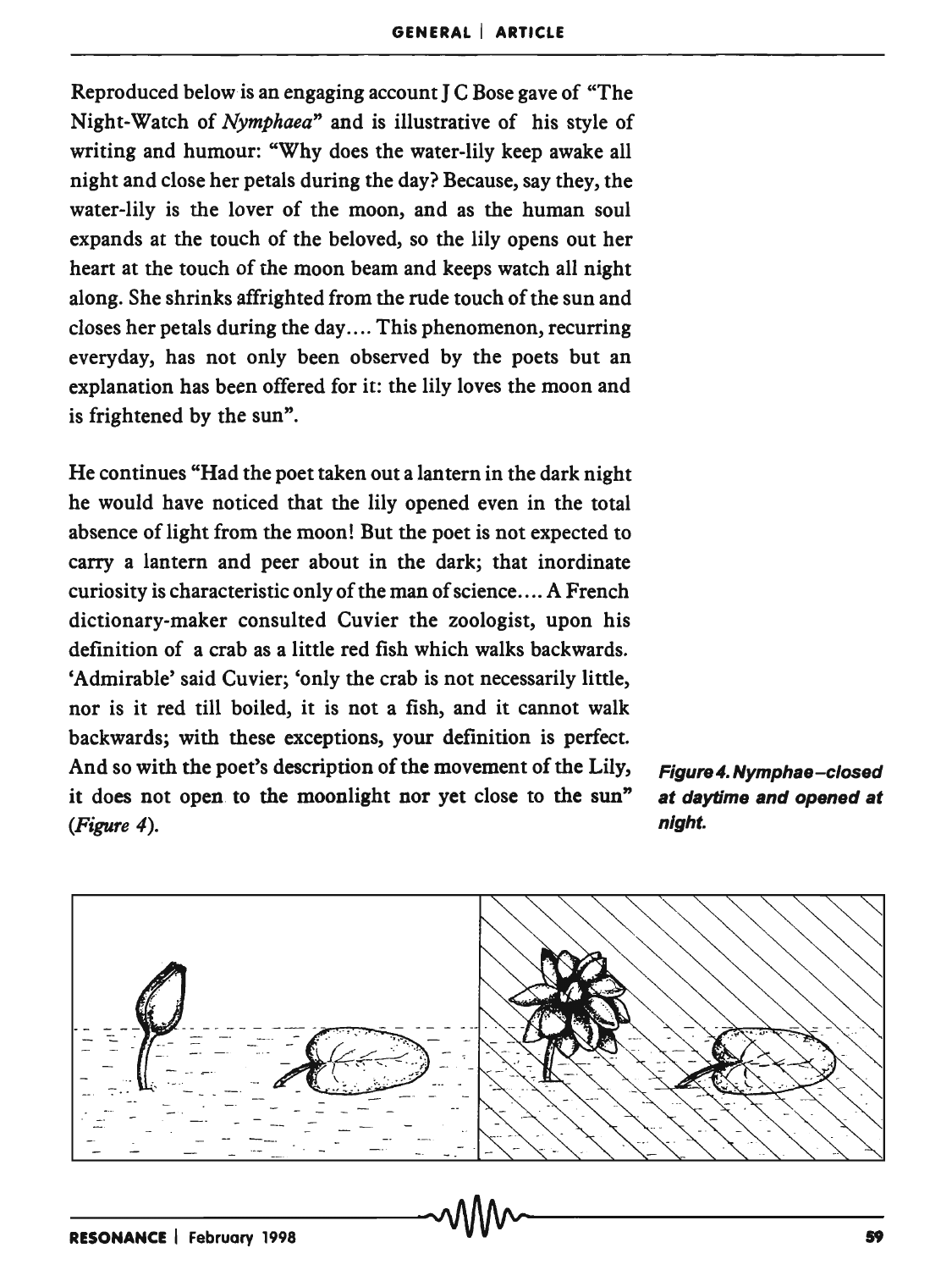"The sleep and waking of the water-lily is by no means an isolated occurrence. My attention was first drawn to another remarkable floral display by the folksong which begins -

Our days' work is over Like life's span but an hour! For now behold the gold-starred fields Of opening Ihinga flower.

"Now I witness every evening, a glorious transformation in my experimental garden at Sijbaria on the Ganges. The gardener has planted a large plot with Jhinga *(Luffa acutangula).* The flowers when closed in the day-time are very inconspicuous, the outer floral leaves being a dull green; in my afternoon walk, I can hardly recognize the old familiar field, yet a little later, it is covered with masses of flowers in their golden glory. They remain open throughout the night, but close early in the morning, the fairy field of cloth of gold seems suddenly to have vanished".

A description of biological rhythms has not had more poetry and romance packed into it, as in these anecdotes of J C Bose. These extracts are made from over 1122 printed pages on the theme of responses of plants to environmental and experimental stimuli contained in four volumes. As a physicist Bose's approaches to the problems of plant responses was biophysical. His pioneering investigations on the comparative biophysics of plant and animal behaviour strangely left biologists cold and indifferent. Jagadish Chandra Bose was endowed with that happy blend of mindset which could analyse natural phenomena with the complementary perspectives of a philosopher, physicist and naturalist. He went to nature to observe and record natural phenomena and further experimentally verified in the laboratory the observed phenomena employing in the process self-fabricated instruments of elegance and simplicity. As an example the Nyctitropic recorder he used for recording leaf movements is shown in *Figure* 3. D M Bose has pointed out that "when Bose passed over to the investigation of problems of response to various kinds of